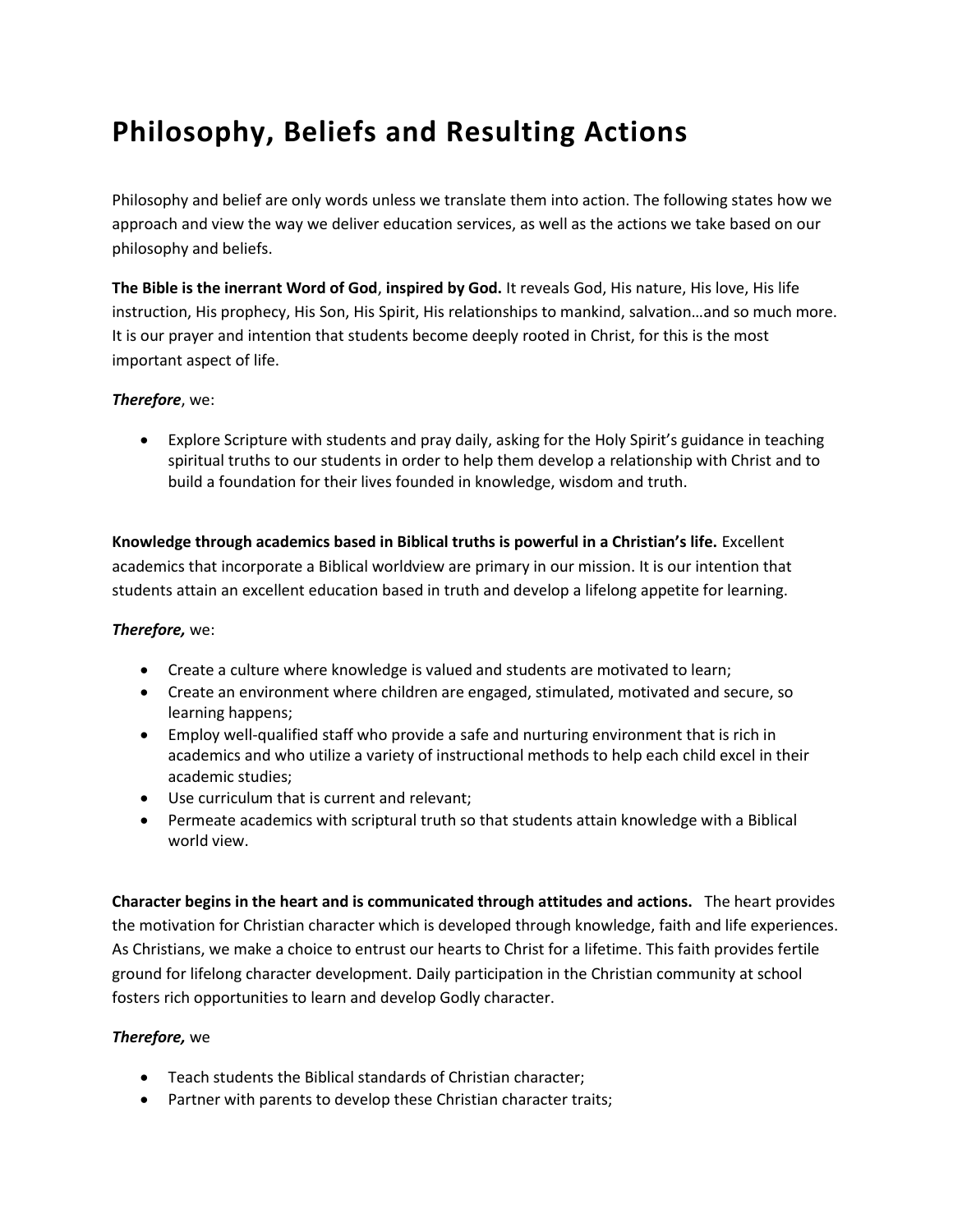- Encourage students to trust Christ as their Savior and to invite Him to mature their faith and character;
- Model excellence in workmanship and character;
- Acknowledge and encourage dependence on God for strength and guidance every day to cultivate our hearts and character.

#### **Leadership is influence and, as a Christian, influence comes with responsibility.**

Everyone has influence, whether intended or not. By cultivating a student's ability to have positive and responsible influence, we also model Jesus who was a responsible and wise leader.

#### *Therefore,* we:

- Teach the fundamentals of leadership skills;
- Help students understand influence and its results;
- Develop students' strengths and abilities to influence through practice;
- Incorporate Christian values into practicing responsible influence;
- Study leaders and their influence and practices;
- Place students in leadership roles, when appropriate to help them mature their leadership skills;
- Develop a strong sense of the skill and model of servant leadership.

# **VALUES**

Our values indicate our priorities as we work together to accomplish our mission.

#### **Focus on Mission.**

We refer back to our mission to understand our school's role, and our responsibility as faculty and staff. Everything we do rises and fall on our mission.

#### **Partner with Families.**

We are an extension of the family home specializing in education through the lens of the Bible.

#### **Pray with Purpose.**

We believe our school was established through the leading of the Holy Spirit. We pray every day to accomplish His purpose.

#### **Worthy of Trust.**

While student safety is front and center, we place an emphasis on earning both parent's and student's trust through respect, confidentiality, discernment, financial accountability, and open and honest communication. We make it a point to connect with both students and parents to build trust.